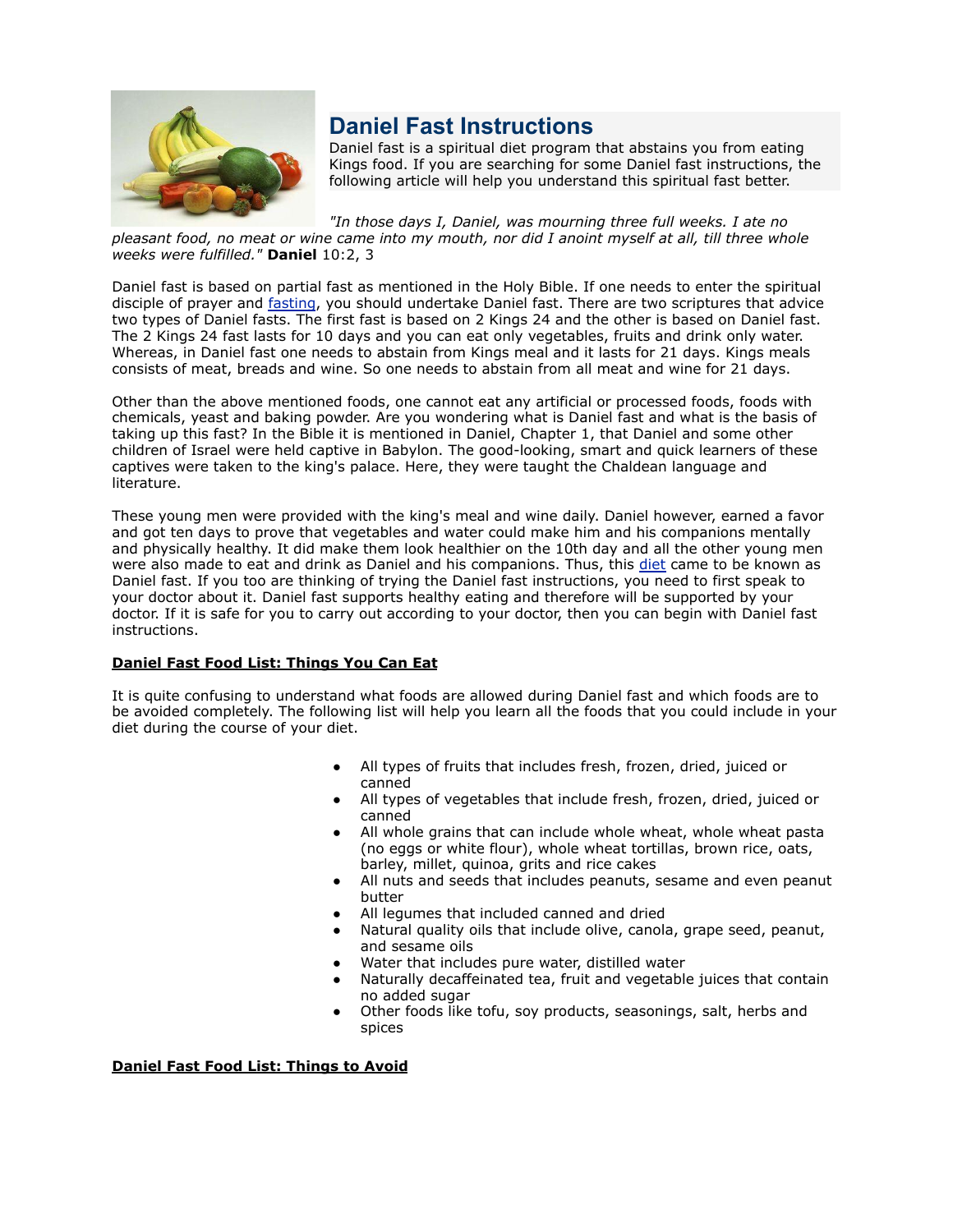It is also important to note the food items that you should abstain from during Daniel fast. The food products are listed below:

- All meat and meat products
- All dairy products including milk, cheese, cream, butter, and eggs
- All sweeteners including white cane sugar & all products containing it as well as artificial sweeteners
- All leavened bread including Ezekiel bread and other bakery products
- All refined and processed food products that include artificial preservatives, artificial flavorings, food additives and chemicals
- All deep fried foods
- Hydrogenated oils that include margarine, shortening, lard and foods high in fat
- Vinegar
- Black Tea, coffee, tea, herbal teas
- Carbonated beverages, energy drinks, and alcohol

### **21 Day Daniel Fast Guidelines**

Once you have decided to follow the 21 day Daniel fast instructions, you should pray. Pray over the reasons why you want to commit to the 21 day Daniel fast. You should pray when you feel hungry or are tempted to eat something you are abstained from eating during these 21 days. Remember, Daniel carried out this fast, as it was against the dietary laws. Daniel fast is not only to help you achieve physical health, but also help you gain clarity through prayers to God.

Next, clear off you cupboards, refrigerators, etc. from meat products, fish, poultry, etc. Clear off the artificial foods, processed foods like sugar products and flour. You need to abstain from 'rich food' just as Daniel abstained himself from the king's meal. You need to stock your cupboards and refrigerator with raw and whole foods like vegetables and fruits. You can even stock high protein foods like beans, nuts and legumes. You can eat seeds like nuts, natural peanut butter, natural almond butter, sprouts, ground flax, whole grain products, etc. Get rid of all other beverages in the house and drink only water. Other than water, you can drink 100% natural fruit or vegetable juice, distilled water, spring water and filtered water.

You should even fast from distractions like television, movies, sports and social engagements, as they may tempt you from eating something that you are not supposed to during the 21 day Daniel fast. Your aim is to grow closer to God and these distractions tend to draw you away from God.

You should meditate and pray a lot in a quiet space for 10 minutes or more. You should reflect on your life, accomplishments and spiritual growth. This will help you not only accomplish your 21 day Daniel fast goal physically, but also gain mental peace and growth.

You can continue your fast religiously and do not get carried away with the temptations. You need to control yourself and overcome your weaknesses. The purpose of Daniel fast is not to control the amount of food you eat, but control the kind of food you eat. The Daniel fast instructions help you eat healthy and stay healthy. Just follow the 21 day Daniel fast guidelines to accomplish spirituality. Stay faithful to your decision and say no to meat and alcohol. Discuss the Daniel fast instructions with your doctor and enjoy physical and mental health, along the path of spirituality.

#### **21 Day Daniel Fast List**

.

When on the Daniel Fast, it's not all the foods or the specific quantities you need to limit yourselves from. What you should limit is certain types of food that can be consumed. Basically, the Daniel fast food list consists of all vegetables, fruits, and water. As you go through the list, you will clearly understand which fruits and vegetables you can include in your Daniel Fast meals.